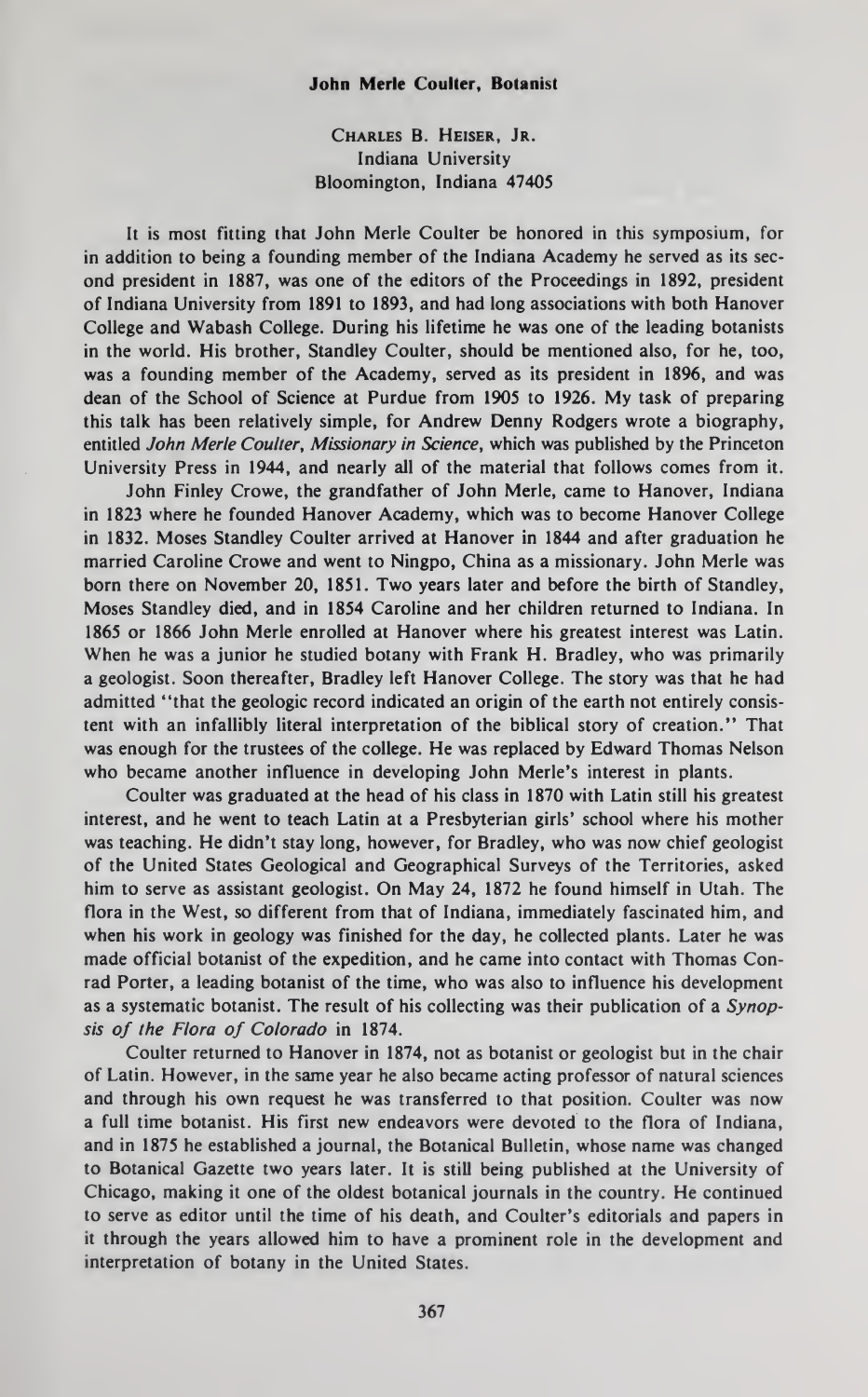In July, 1879 just before Hanover had made arrangements to purchase his her barium, Coulter announced that he had accepted a position at Wabash College. Wabash, like Hanover, was a Presbyterian school. It has been suggested that one of the reasons he left Hanover was "to aid the school financially," because the increase in the number of teachers and their salaries was putting a financial strain on the school.

Coulter's research had been entirely in systematics until this time, and in the summer of 1879 he went to Harvard for studies. He was already acquainted with Asa Gray of that institution and he had used his book as a student at Hanover. He enjoyed a lively exchange of letters with Gray through the years. Gray was without question the leader in botany in the United States, and Coulter had great respect for his opinion. That summer, however, he studied anatomy and physiology with George Lincoln Goodale. He returned to Wabash in the fall and returned to Harvard again the next year where he served as Goodale's laboratory assistant.

His interest in morphology, for which he is most famous, had already developed, and his earliest contribution in this area, "Development of Dandelion-Flower," was given at the meeting of the American Association for the Advancement of Science in 1893; he had begun very early the practice of attending scientific meetings whenever possible. His taxonomic work still continued, however. He is perhaps best known for his contributions to the Umbelliferae, the carrot family, done with his former student, Joseph Nelson Rose. In 1887 he wrote Gray, "As you know for a year now <sup>I</sup> have been eating, drinking and sleeping Umbelliferae." In the next year Coulter and Rose's "Revision of the North American Umbelliferae" appeared. Shortly afterwards came several floristic works, the second edition of the Manual of Botany of the Rocky Mountain Region, the sixth edition of Gray's Manual done with Sereno Watson and the Flora of West Texas, which had been commissioned by the United States Department of Agriculture. His taxonomic treatments were typical of those of that age, but he was aware that taxonomy was not static. In 1890 in a talk he stated that "the real systematic botany is to sum up and utilize the results of all other departments." The other departments, of course had little to offer at that time. Later he was to emphasize the importance of using an experimental taxonomy, but he was never to carry out such studies himself.

For his presidential address at the Indiana Academy in 1887 he spoke on "Evolution in the Plant Kingdom." His views on the subject had changed somewhat since he had given a similar address at Hanover ten years earlier. Evolution and phylogeny were to be two of his greatest interests the rest of his life.

When David Starr Jordan left Indiana University to go to Stanford in 1891, Coulter was offered the presidency. In 1884 he had received an honorary doctor of science degree from Indiana University, and in the next year they had sought him as professor of botany, but he had elected to stay at Wabash. This time, however, he accepted the offer. After Jordan had failed to persuade him to accompany him to Stanford, he was his choice to replace him.

His stay at Indiana University was all too brief, for in 1893 he accepted the presiden cy of Lake Forest College at Lake Forest, Illinois. The details as to why he left In diana University so soon are not known. It could have been that he did not like delivering official addresses, entertaining legislators to ask for money, and all the administrative details that the position demanded. Lake Forest was a smaller school so perhaps he expected to find more time for botany. He was also to receive a larger salary and would be free of politics. Moreover, Lake Forest was a Presbyterian school. The her barium which he had taken from Wabash to Indiana University went to Lake Forest with him, "cases and all."

In 1894 he also became a lecturer at the University of Chicago. Charles J. Chamberlain had come to Chicago in 1893 as a student. He had been promised that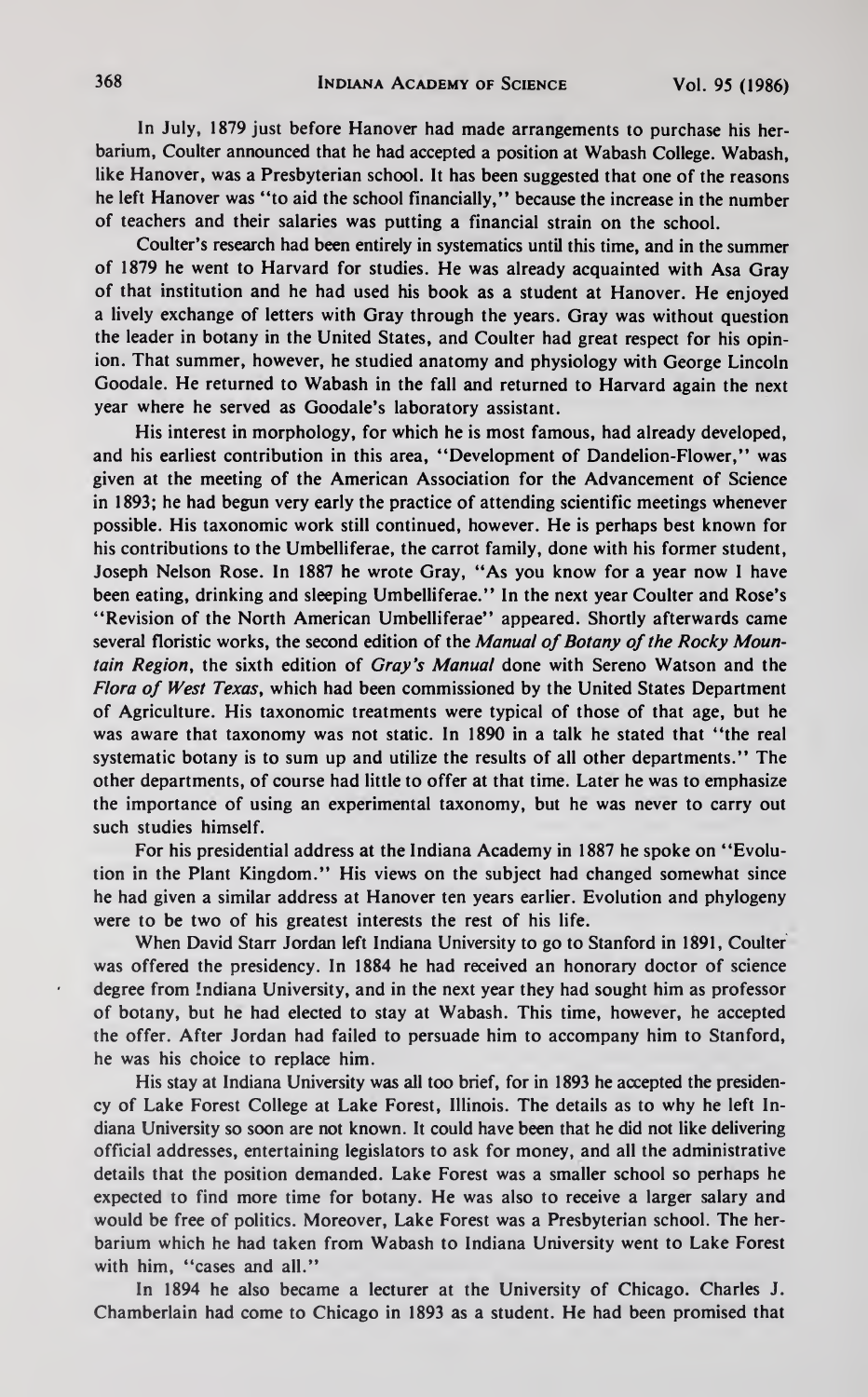a course in botany would be offered and none was, so he went to the president of the university and protested, threatening to go to a Chicago newspaper with the story. As a result Coulter was brought in to give lectures on Saturday mornings and about 40 students attended. In 1896 he resigned from his position at Lake Forest to accept an appointment as head professor of botany at the University of Chicago where he was to spend most of the rest of his life.

At Chicago he built a truly great department with a faculty made up of people trained at Harvard or Chicago. His first group of students at Chicago received their Ph.D.'s in 1898. The emphasis now was on physiology and ecology in addition to morphology. In 1896 Henry Chandler Cowles, accompanied by Coulter and other students, had begun to classify the vegetation of the sand dunes, and Cowles' thesis "The Ecological Relations of the Sand Dunes Flora of Northern Indiana," was one of the pioneering efforts in the new field of ecology. By 1916, 80 students had received their doctorates in botany at the University.

Taxonomy never developed at Chicago because of the lack of time and the lack of money, more and more of which was going to purchase experimental equipment. In 1907 the university's herbarium, including Coulter's own specimens, about 30,000 mounted and 14,000 unmounted sheets, was deposited at the Field Museum, and in 1932 it was made a gift to the Field Museum. At the turn of the century Coulter had largely given up taxonomic work. He had always wanted to make <sup>a</sup>more detailed study of the cacti but he realized that field work in the Southwest would be necessary and that the demands on his time would not allow it. Since his early days in Indiana and the West, he had done little field work, most of his taxonomic studies having been conducted from others' herbarium collections.

While at Chicago Coulter's reputation continued to grow, and he received many honors. Among them were election to the National Academy of Science in 1909, the presidency of both the American Association for the Advancement of Science and American Association of University Professors in 1918, and the receipt of an LL.D. from Indiana University in 1920. In addition, there were honors from foreign countries.

He was always in great demand as a lecturer, not only on research but on education, religion, and the role of botany in the public's welfare. At the celebration of the 25th Anniversary of the Indiana Academy he spoke on "Recent Progress in Botany."

He loved to write and he was most prolific. In addition to his editorials in the Botanical Gazette and his numerous scientific papers, he published a number of text books, both for colleges and high schools. To give some idea of his versatility he also published a book, Fundamentals of Plant Breeding, in 1914, and with his son, Merle, a Plant Genetics in 1918. To my way of thinking, his greatest work was the Morphology of Gymnosperms, co-authored with Chamberlain, and first published in 1910. It is this work in the revised edition with which <sup>I</sup> am most familiar.

The last book he wrote, *Where Evolution and Religion Meet*, written in collaboration with his son Merle was published in 1925. Coulter was a deeply religious man but he never saw science as being hostile to religion. Although a strong believer in evolution, his faith in God was never shaken. He wrote frequently on the subject. Some of the titles of his articles—"What Biology has Contributed to Religion," "The Making of Religious Citizenry through Biology," the "Religion of a Scientist," and perhaps the most famous of all, "The Proper Use of Science by the Pulpit" published in 1899, give an idea of his contributions in this area.

In 1920 Coulter met with Col. W. B. Thompson to help plan for a foundation for plant research. Coulter called upon his former student, William Crocker for aid. The eventual result of this was the founding of the Boyce Thompson Institute at Yonkers, N.Y. and Crocker became the Director in 1924. The next year Coulter retired from the University of Chicago at the age of 74 and became chief scientific adviser of the